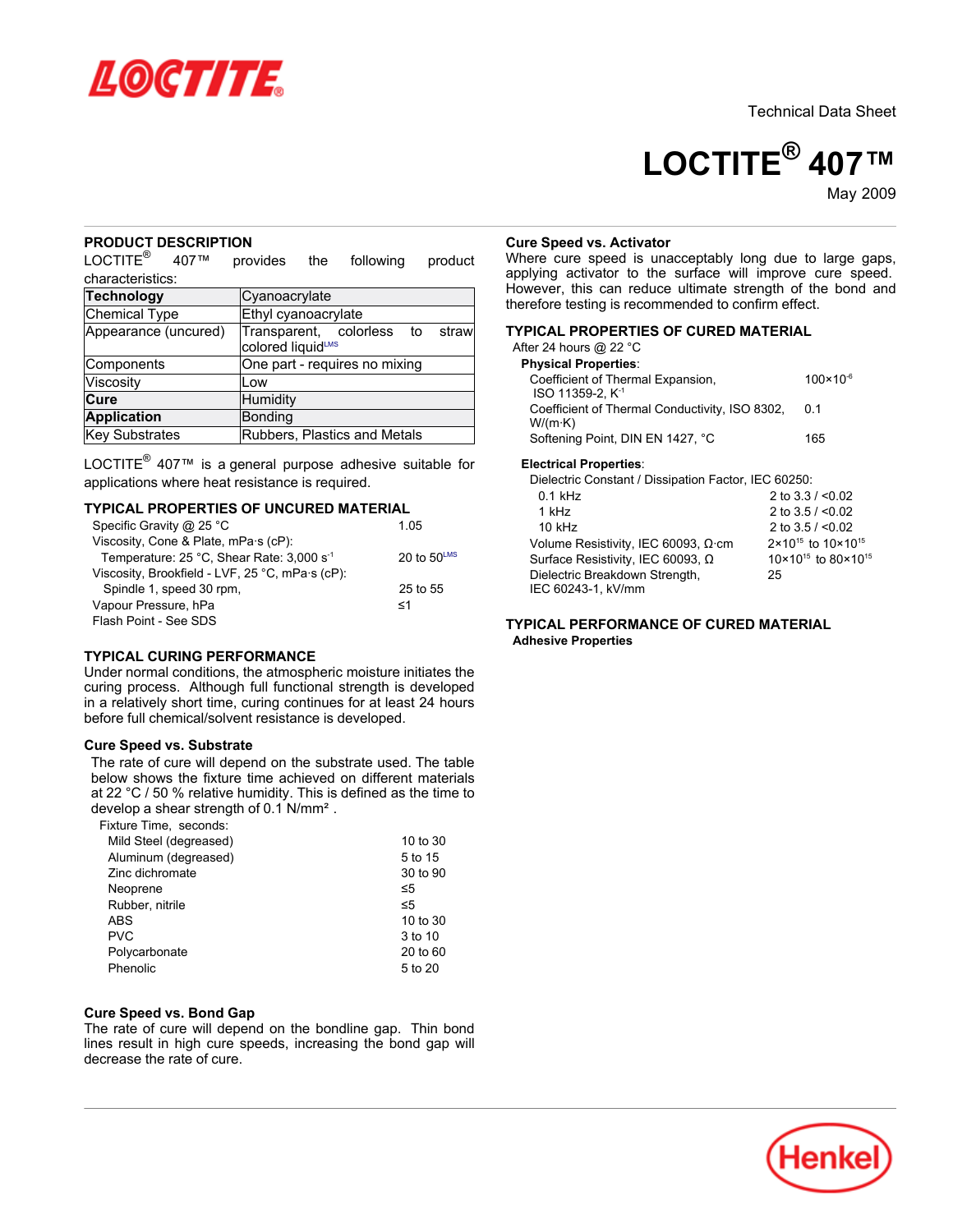| Cured for 24 hours @ 22 °C    |         |                                     |
|-------------------------------|---------|-------------------------------------|
| Lap Shear Strength, ISO 4587: |         |                                     |
| Steel (grit blasted)          |         | $N/mm2$ 16 to 26                    |
|                               | (psi)   | $(2,320 \text{ to } 3,770)$         |
| Aluminum                      |         | $N/mm2$ 12 to 19                    |
|                               | (psi)   | $(1,740 \text{ to } 2,755)$         |
| Zinc dichromate               |         | $N/mm2$ 6 to 13                     |
|                               | (psi)   | $(870 \text{ to } 1,885)$           |
| ABS                           |         | $N/mm^2$ 6 to 20                    |
|                               |         | (psi) (870 to 2,900)                |
| <b>PVC</b>                    |         | $N/mm^2$ 6 to 20                    |
|                               | (psi)   | $(870 \text{ to } 2,900)$           |
| Polycarbonate                 |         | N/mm <sup>2</sup> 5 to 20           |
|                               |         | $(psi)$ $(725 to 2,900)$            |
| Phenolic                      |         | N/mm <sup>2</sup> 5 to 15           |
|                               | (psi)   | (725 to 2,175)                      |
| Neoprene                      |         | N/mm <sup>2</sup> 5 to 15           |
|                               |         | $(psi)$ $(725 to 2, 175)$           |
| Nitrile                       |         | $N/mm2$ 5 to 15                     |
|                               | (psi)   | $(725 \text{ to } 2, 175)$          |
|                               |         |                                     |
| Tensile Strength, ISO 6922:   |         |                                     |
| Steel (grit blasted)          |         | $N/mm2$ 12 to 25                    |
|                               |         | $(psi)$ $(1,740 \text{ to } 3,625)$ |
| Buna-N                        |         | N/mm <sup>2</sup> 5 to 15           |
|                               | (psi)   | (725 to 2,175)                      |
|                               |         |                                     |
| "T" Peel Strength, ISO 11339: |         |                                     |
| Steel (degreased)             | N/mm    | $\leq 0.5$                          |
|                               | (lb/in) | (52.8)                              |
| $\mathbf{r}$ and $\mathbf{r}$ |         |                                     |

Cured for 24 hours @ 22 °C, followed by 48 hours @ 120 °C, tested @ 22 °C

| Lap Shear Strength, ISO 4587:                                           | N/mm <sup>2</sup>          | $\geq 8.0$ <sup>LMS</sup>         |  |
|-------------------------------------------------------------------------|----------------------------|-----------------------------------|--|
| Steel (grit blasted)                                                    | (psi)                      | (≥1,160)                          |  |
| Cured for 30 seconds $@$ 22 °C<br>Tensile Strength, ISO 6922:<br>Buna-N | N/mm <sup>2</sup><br>(psi) | $\geq 4.0^{\text{LMS}}$<br>(≥580) |  |

# **TYPICAL ENVIRONMENTAL RESISTANCE**

After 1 week @ 22 °C Lap Shear Strength, ISO 4587: Mild steel (grit blasted)

**Hot Strength**



# **Heat Aging**

Aged at temperature indicated and tested @ 22 °C



## **Chemical/Solvent Resistance**

Aged under conditions indicated and tested @ 22 °C.

|                                          |    | % of initial strength |      |       |
|------------------------------------------|----|-----------------------|------|-------|
| Environment                              | °C | 100 h                 | 500h | 1000h |
| Motor oil (MIL-L-46152)                  | 40 | 100                   | 100  | 100   |
| Gasoline                                 | 22 | 100                   | 100  | 100   |
| Isopropanol                              | 22 | 100                   | 100  | 100   |
| Ethanol                                  | 22 | 100                   | 100  | 100   |
| Freon TA                                 | 22 | 100                   | 100  | 100   |
| 1,1,1 Trichloroethane                    | 22 | 100                   | 100  | 100   |
| Heat/humidity 95% RH                     | 40 | 100                   | 100  | 95    |
| Heat/humidity 95% RH<br>on polycarbonate | 40 | 100                   | 100  | 95    |

# **GENERAL INFORMATION**

**This product is not recommended for use in pure oxygen and/or oxygen rich systems and should not be selected as a sealant for chlorine or other strong oxidizing materials.**

**For safe handling information on this product, consult the Safety Data Sheet (SDS).**

## **Directions for use:**

- 1. For best performance bond surfaces should be clean and free from grease.
- 2. This product performs best in thin bond gaps (0.05 mm).
- 3. Excess adhesive can be dissolved with Loctite cleanup solvents, nitromethane or acetone.

# **Loctite Material SpecificationLMS**

LMS dated December 02, 2005. Test reports for each batch are available for the indicated properties. LMS test reports include selected QC test parameters considered appropriate to specifications for customer use. Additionally, comprehensive controls are in place to assure product quality and consistency. Special customer specification requirements may be coordinated through Henkel Quality.